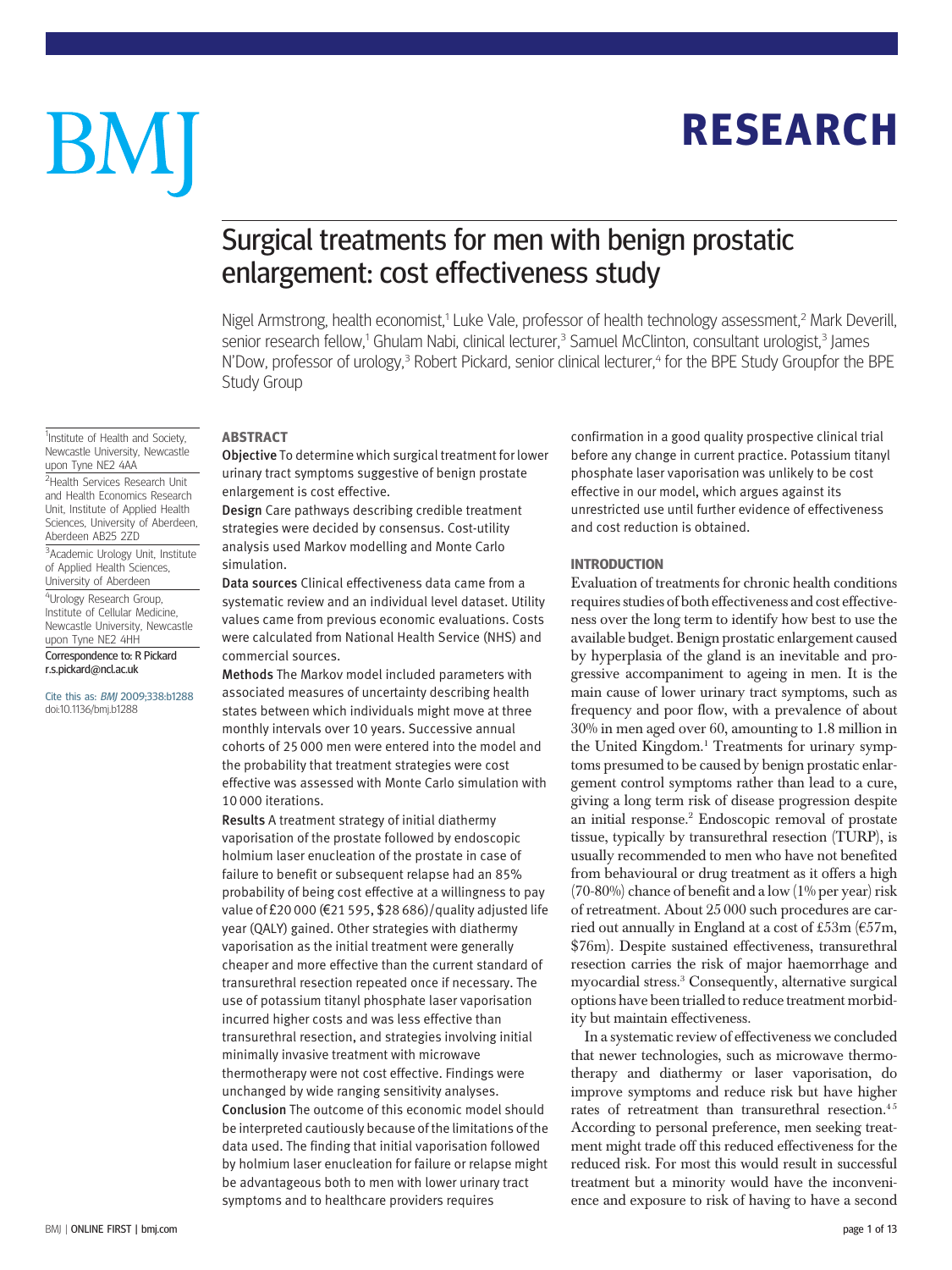more effective but potentially more morbid procedure. This might also give improvement from a healthcare perspective as use of the more morbid and costly treatments would be reduced. Such treatment sequences reflect current practice, particularly in the United States, where office based minimally invasive treatments are more widely used. Previous studies of health economics focused on single treatments without allowance for repeat or alternative treatment and provided only limited cost breakdown and sensitivity analysis, restricting generalisability across healthcare systems.<sup>6-8</sup> We modelled the use of plausible strategies of sequential treatments to maintain symptom control over an appropriate time span to determine which is most likely to be cost effective.

#### **METHODS**

#### Model design

We constructed a Markov model to investigate cost utility of each considered treatment option with effects measured by quality adjusted life years (QALYs) and costs  $(\text{\textsterling})$  at 2006 prices discounted at 3.5%.<sup>9</sup> The perspective was the UK's NHS, with treatments taking place in appropriately equipped hospitals served by specialist urologists already competent to carry out the procedures.

#### Treatment options and care pathways

The standard procedure was transurethral resection, with failure to benefit or subsequent relapse managed by a second transurethral resection carried out only if urodynamics confirmed obstruction of the bladder outlet. Alternative treatments were categorised into three groups: minimally invasive, characterised by no tissue removal and ambulatory care; tissue ablative, signifying the use of differing energy sources to partially remove prostate tissue; and near total removal of prostate by holmium laser enucleation (HoLEP). Appraisal of the evidence base for effectiveness,  $45$  current practice, and commercial availability identified transurethral microwave thermotherapy (TUMT) and diathermy vaporisation (TUVP) as typifying the minimally invasive and tissue ablative groups, respectively. We also included potassium titanyl phosphate (KTP) laser vaporisation in the model as a substitute for diathermy vaporisation given its current clinical

Table 1 <sup>|</sup> Schematic illustrating 23 treatment strategies tested in model. Each treatment strategy involved sequence of between one and five individual treatments. For each sequence "1" represents first treatment with "2," "3," "4," and "5" indicating subsequent treatments administered after treatment failure or relapse of symptoms after initial success

|                        | Microwave thermotherapy |                          |                         |                 | <b>Transurethral resection</b> | <b>Holmium laser</b> |  |
|------------------------|-------------------------|--------------------------|-------------------------|-----------------|--------------------------------|----------------------|--|
|                        | 1st                     | 2nd                      | Diathermy vaporisation* | 1st             | 2nd                            | enucleation          |  |
| One treatment          |                         |                          |                         |                 |                                |                      |  |
| Strategy 1             | $\mathbf{1}$            |                          | -                       |                 | $\qquad \qquad -$              |                      |  |
| Strategy 2             |                         |                          | $\mathbf{1}$            |                 |                                |                      |  |
| Strategy 3             |                         |                          |                         | $1\,$           |                                |                      |  |
| Strategy 4             |                         |                          |                         |                 |                                | $\mathbf{1}$         |  |
| Two treatments         |                         |                          |                         |                 |                                |                      |  |
| Strategy 5             | $\mathbf{1}$            | $\overline{2}$           | -                       | -               |                                |                      |  |
| Strategy 6             | $\mathbf{1}$            | -                        | $\overline{2}$          | -               | -                              |                      |  |
| Strategy 7             | $\mathbf{1}$            |                          |                         | $\overline{2}$  |                                |                      |  |
| Strategy 8             | $\mathbf{1}$            |                          |                         | -               |                                | $\overline{2}$       |  |
| Strategy 9             |                         |                          | $\mathbf{1}$            | $\overline{2}$  |                                |                      |  |
| Strategy 10            |                         |                          | $\mathbf{1}$            | -               |                                | $\overline{2}$       |  |
| Strategy 11            |                         |                          |                         | $\mathbf{1}$    | $\overline{2}$                 |                      |  |
| Three treatments       |                         |                          |                         |                 |                                |                      |  |
| Strategy 12            | $\mathbf{1}$            | $\overline{2}$           | 3                       |                 | $\overline{\phantom{0}}$       |                      |  |
| Strategy 13            | $\mathbf{1}$            | $\overline{2}$           |                         | 3               |                                |                      |  |
| Strategy 14            | $\mathbf{1}$            | $\overline{2}$           | -                       |                 |                                | 3                    |  |
| Strategy 15            | $\mathbf{1}$            | -                        | $\overline{2}$          | 3               |                                |                      |  |
| Strategy 16            | $\mathbf{1}$            |                          | $\overline{2}$          | $\qquad \qquad$ | —                              | 3                    |  |
| Strategy 17            | $\mathbf{1}$            |                          |                         | $\overline{2}$  | 3                              |                      |  |
| Strategy 18            |                         |                          | $\mathbf{1}$            | $\overline{2}$  | 3                              |                      |  |
| <b>Four treatments</b> |                         |                          |                         |                 |                                |                      |  |
| Strategy 19            | $\mathbf{1}$            | $\overline{2}$           | 3                       | 4               | -                              |                      |  |
| Strategy 20            | $\mathbf{1}$            | $\overline{2}$           | 3                       | -               |                                | 4                    |  |
| Strategy 21            | $\mathbf{1}$            | $\overline{\phantom{0}}$ | $\overline{2}$          | 3               | 4                              |                      |  |
| Strategy 22            | $\mathbf{1}$            | $\overline{2}$           | -                       | 3               | 4                              |                      |  |
| <b>Five treatments</b> |                         |                          |                         |                 |                                |                      |  |
| Strategy 23            | $\mathbf{1}$            | $\overline{2}$           | 3                       | 4               | 5                              |                      |  |

\*Additional sequence run replacing diathermy vaporisation with potassium titanyl phosphate laser vaporisation.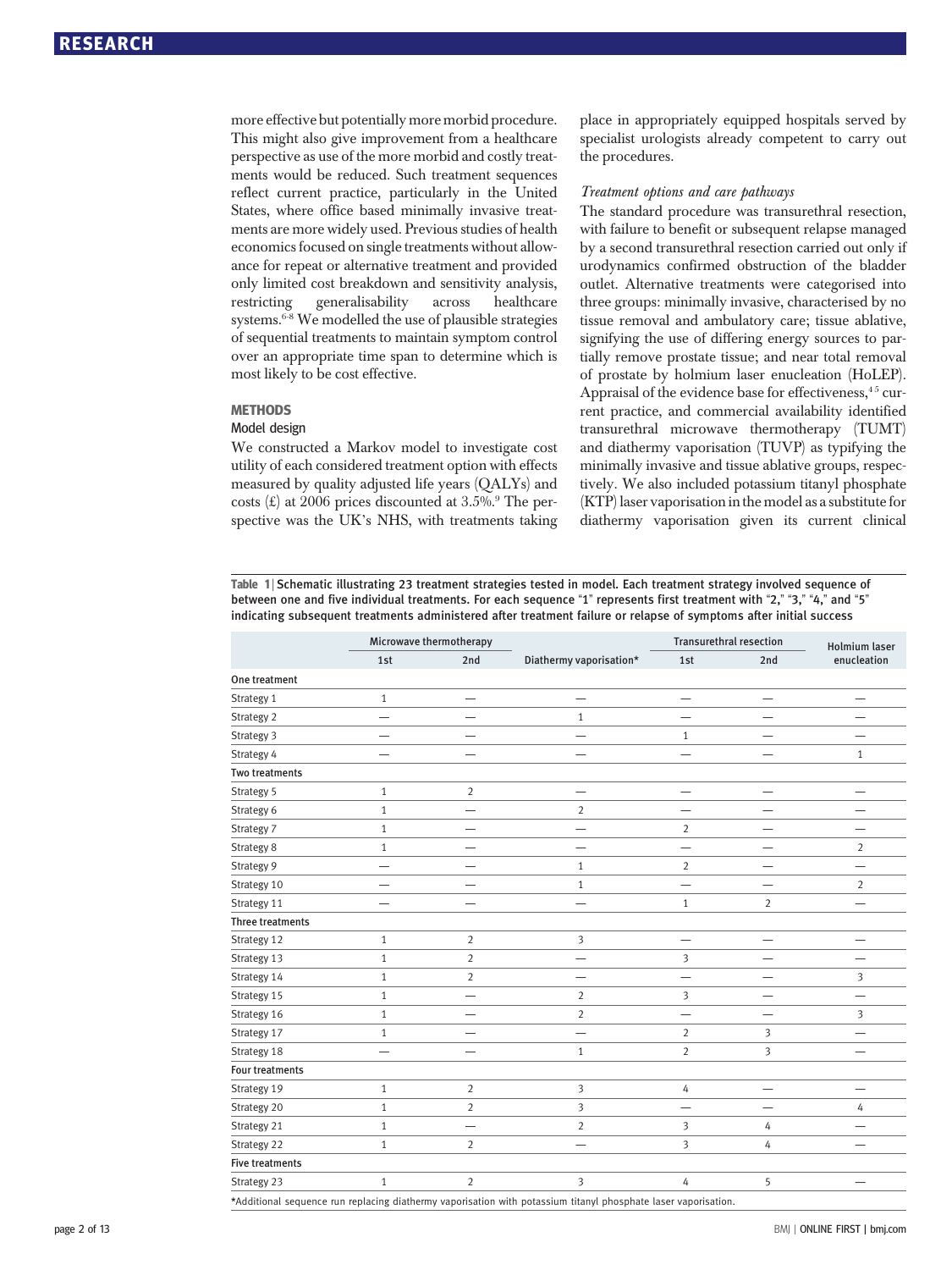popularity.10 A clinical expert group, consisting of four urologists from two centres, identified by consensus clinically appropriate sequences of escalating surgical intervention according to treatment mechanism and effect on remaining prostate tissue. Sequences were defined by a set of rules reflecting current and likely future use of each method: treatments always proceeded from less to more invasive; minimally invasive treatments could be repeated only once; tissue ablative and holmium laser enucleation procedures could not be repeated because of the effect on remaining prostate tissue and near total removal, respectively; and transurethral resection could be repeated only once and only after confirmation of obstruction of the bladder outlet (table 1).<sup>11</sup>

#### Population of patients

The population was men with symptoms (international prostate symptom score (IPSS) >7) with presumed benign prostatic enlargement without specification of prostate size and no existing relevant complications, who required transurethral resection. The mean age was set at 70, the mid-point of the age range for men undergoing this surgery.

#### Model structure

We constructed a Markov model describing the sequence of events and main health states that men might find themselves in after the defined treatment strategies. The cycle length was set at three months, the period over which benefit would occur and short term adverse events resolve. We chose a time horizon of 10 years as this was the period over which the population would be likely to seek active treatment and current technologies would remain relevant. The model was run by entering 10 successive annual cohorts of 25 000 men, the number receiving treatment each year in the NHS in England. We chose a multiple cohort design to better model the effects of applying sequences of escalating treatment and where progressively fewer members of a cohort would need additional surgery. The design also simulates the purchase of new equipment as required over the stated time horizon.

#### Definition of health states

We defined six health states: treatment, remission, no remission, remission with incontinence, no remission with incontinence, and death. Remission was defined as a more than 10% improvement in the international prostate symptom score, equivalent, for the population under study, to the 3 point reduction noticeable by men undergoing treatment for symptoms presumed to be caused by benign prostatic enlargement.<sup>12</sup> The number of cycles spent by each individual in this state was determined by the probability of relapse

Table 2 <sup>|</sup> Utility values and miscellaneous risks and costs used to specify Monte Carlo simulation in decision analytical model

| Condition                                                       | Value*         | Standard error (95% CI)     | Source                       | <b>Assigned distribution</b> |
|-----------------------------------------------------------------|----------------|-----------------------------|------------------------------|------------------------------|
| <b>Utility values</b>                                           |                |                             |                              |                              |
| Health states:                                                  |                |                             |                              |                              |
| Remission                                                       | 1.00           | $\Omega$                    | Kok et al <sup>15</sup>      | Beta                         |
| No remission                                                    | 0.94           | 0.009 (0.92 to 0.96)        | Kok et al $^{15}$            | Beta                         |
| Incontinence                                                    | 0.89           | 0.006 (0.88 to 0.91)        | Ackerman et al <sup>16</sup> | Beta                         |
| Adverse effectst:                                               |                |                             |                              |                              |
| Urinary retention                                               | 0.89           | 0.012 (0.87 to 0.92)        | Ackerman et al <sup>16</sup> | Beta                         |
| <b>Bladder neck stenosis</b>                                    | 0.95           | 0.001 (0.95 to 0.96)        | Ackerman et al <sup>16</sup> | Beta                         |
| Urinary tract infection                                         | 0.93           | 0.004 (0.92 to 0.94)        | Ackerman et al <sup>16</sup> | Beta                         |
| Transurethral resection syndrome                                | 0.81           | 0.022 (0.77 to 0.85)        | Ackerman et al <sup>16</sup> | Beta                         |
| Miscellaneous variables                                         |                |                             |                              |                              |
| Risks:                                                          |                |                             |                              |                              |
| Transurethral resection after urinary<br>retention              | 0.5            | 0.05(0.40 to 0.6)           | Expert opinion               | Beta                         |
| Urge type incontinence                                          | 0.95           | 0.02 (0.91 to 0.99)         | Expert opinion               | Beta                         |
| Costs:                                                          |                |                             |                              |                              |
| Baseline treatment (including mean length<br>of stay) $(E)$     | 1862           | (1546 to 2195) <sup>±</sup> | NHS 2006 <sup>17</sup>       | Lognormal                    |
| Urology ward bed day (£)                                        | 250            | $(141 t0 443)$ <sup>±</sup> | NHS 2006 <sup>17</sup>       | Lognormal                    |
| Length of stay after transurethral resection<br>syndrome (days) | $\overline{2}$ | 0.51(1 to 3)                | Expert opinion               | Normal                       |
| Length of stay after urinary infection (days)                   | 3              | 1.4 (0.25 to 5.75)          | Expert opinion               | Normal                       |
| Urodynamic test (£)                                             | 125            | 16 (92 to 157)              | NHS 2005 $^{17}$             | Normal                       |
| Transfusion (£)                                                 | 1270           | 323 (635 to 1905)           | NHS tariff                   | Normal                       |
| Oxybutynin (£)                                                  | 166            | (65 to 267)§                | NHS drug tariff              | Uniform                      |
|                                                                 |                |                             |                              |                              |

\*Risk unless otherwise stated.

†Age adjusted mortality rates estimated from UK life tables and applied equally throughout time horizon without weighting according to procedure.

‡Where log distributions have been used, standard error is omitted to avoid inconsistency with confidence interval, which is expressed as actual relative risk.

§Limits of uniform distribution.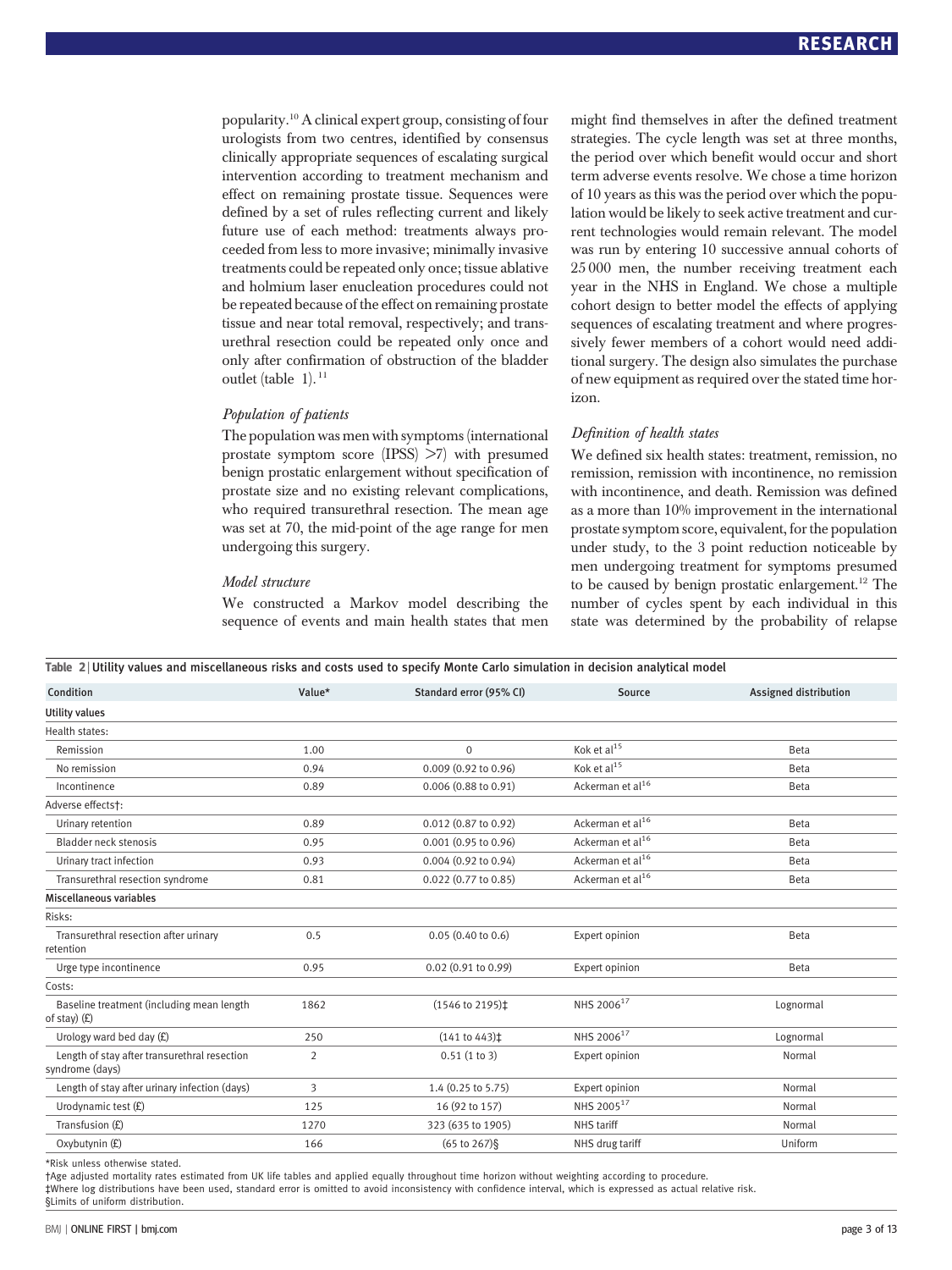after an initially successful treatment derived from long term observation data. The state of "no remission" was entered with the probability of initial failure or subsequent relapse for that particular treatment. Incontinence, defined as leakage of urine of sufficient degree to make an individual seek help and therefore result in additional treatment, was the only complication we included in the model. If this occurred no further treatment was possible and only transitions from remission to no remission or to death could occur. All other complications (urinary retention, bladder neck stenosis and/or urethral stricture, blood transfusion (a measure of severe bleeding), transurethral syndrome, and urinary infection) were considered as short term and were assumed to have been resolved within the three month treatment state. Retrograde ejaculation was not included as it is generally of little trouble to the population of men under study,<sup>13</sup> and erectile dysfunction was not included as incidence was similar for all interventions and for untreated men. $4514$  Death was modelled as an absorbing state with age dependent transition probabilities calculated from UK life tables without weighting according to procedure. If the state of no remission-no incontinence was entered and further treatments were possible in the defined sequence then transition to the next treatment was allowed. If the individual was in the no remission state at the end of the treatment sequence then the only transition possible was to death.

#### Data sources

#### Utility values

We derived utility values for each health state from previous studies that used time trade-off<sup>15</sup> and standard gamble16 techniques, adjusted for total symptom score and for the presence of incontinence (table 2).

#### Probabilities

Remission—We calculated the probability of individual men entering the remission state after treatment as 1 −probability of relapse. We determined this probability from an individual level dataset containing

Table 3 <sup>|</sup> Parameter values for transurethral resection and holmium laser enucleation used to specify Monte Carlo simulation in decision analytical model

| Event                                             | Value* | Standard error (95% CI)                      | Source                              | Assigned distribution |
|---------------------------------------------------|--------|----------------------------------------------|-------------------------------------|-----------------------|
| <b>Transurethral resection parameters</b>         |        |                                              |                                     |                       |
| Mean international prostate symptom score values: |        |                                              |                                     |                       |
| Before treatment                                  | 22.1   | 0.5 (21.2 to 23.0)                           | Individual level data <sup>18</sup> | Normal                |
| After successful treatment                        | 6.6    | 0.4 (5.9 to 7.4)                             | Individual level data <sup>18</sup> | Normal                |
| Risk of adverse eventt:                           |        |                                              |                                     |                       |
| Urinary retention                                 | 0.05   | $0.01$ (0.04 to 0.08)                        | Meta-analysis <sup>19</sup>         | Beta                  |
| Bladder neck stenosis                             | 0.07   | $0.01$ (0.05 to 0.08)                        | Meta-analysis <sup>19</sup>         | Beta                  |
| Urinary tract infection                           | 0.06   | $0.01$ $(0.05$ to $0.09)$                    | Meta-analysis <sup>19</sup>         | Beta                  |
| Incontinence                                      | 0.03   | $0.01$ (0.02 to 0.05)                        | Meta-analysis <sup>19</sup>         | Beta                  |
| Transfusion                                       | 0.08   | $0.02$ (0.05 to 0.11)                        | Meta-analysis <sup>19</sup>         | Beta                  |
| Transurethral resection syndrome                  | 0.03   | $0.01$ (0.01 to 0.05)                        | Meta-analysis <sup>19</sup>         | Beta                  |
| Failure at 12 months                              | 0.06   | 0.02 (0.03 to 0.09)                          | Individual level data <sup>18</sup> | Beta                  |
| Other risks:                                      |        |                                              |                                     |                       |
| Failure of second treatment relative to first     | 0.75   | $(0.50 \text{ to } 1.00)$ <sup>±</sup>       | Expert opinion                      | Uniform               |
| Urodynamic test positive                          | 0.75   | $(0.65 \text{ to } 0.85)$ <sup>±</sup>       | Expert opinion                      | Uniform               |
| Reoperation at 8 years                            | 0.08   | 0.01 (0.07 to 0.08)                          | Madersbacher et al <sup>20</sup>    | Beta                  |
| Holmium laser enucleation of prostate             |        |                                              |                                     |                       |
| International prostate symptom score values:      |        |                                              |                                     |                       |
| Weighted mean difference in symptom score         | 0.42   | 0.05 (0.32 to 7.35)                          | Meta-analysis <sup>5</sup>          | Normal                |
| Relative risk of adverse event†:                  |        |                                              |                                     |                       |
| Urinary retention                                 | 0.71   | $(0.38 \text{ to } 1.32)\$                   | Meta-analysis <sup>5</sup>          | Lognormal             |
| Bladder neck stenosis                             | 0.84   | $(0.43 \text{ to } 1.65)\$                   | Meta-analysis <sup>5</sup>          | Lognormal             |
| Urinary tract infection                           | 0.98   | $(0.31 \text{ to } 3.09)$ §                  | Meta-analysis <sup>5</sup>          | Lognormal             |
| Incontinence                                      | 0.97   | $(0.72 \text{ to } 1.31)\$ §                 | Meta-analysis <sup>5</sup>          | Lognormal             |
| Transfusion                                       | 0.27   | $(0.07 \text{ to } 0.95)\$ §                 | Meta-analysis <sup>5</sup>          | Lognormal             |
| Transurethral resection syndrome                  | 0.31   | $(0.01 \text{ to } 7.39)\$ §                 | Meta-analysis <sup>5</sup>          | Lognormal             |
| Failure at 12 months                              | 0.68   | $(0.32 \text{ to } 1.44)$ §                  | Meta-analysis <sup>5</sup>          | Lognormal             |
| Costs:                                            |        |                                              |                                     |                       |
| Life of machine (years)                           | 10     | $(5 to 15)$ <sup>±</sup>                     | Expert opinion                      | Uniform               |
| No of times optical fibre re-used                 | 25     | $(20 to 30)$ ±                               | Expert opinion                      | Uniform               |
| No of times of morcellator blade re-used          | 7.5    | $(5 to 10)$ <sup><math>\ddagger</math></sup> | Expert opinion                      | Uniform               |
|                                                   |        |                                              |                                     |                       |

\*Risk unless otherwise stated.

†Age adjusted mortality rates were estimated from United Kingdom life tables and applied equally throughout the time horizon without weighting according to procedure. ‡Limits of the uniform distribution.

§Where log distributions have been used, standard error is omitted to avoid inconsistency with confidence interval, which is expressed as actual relative risk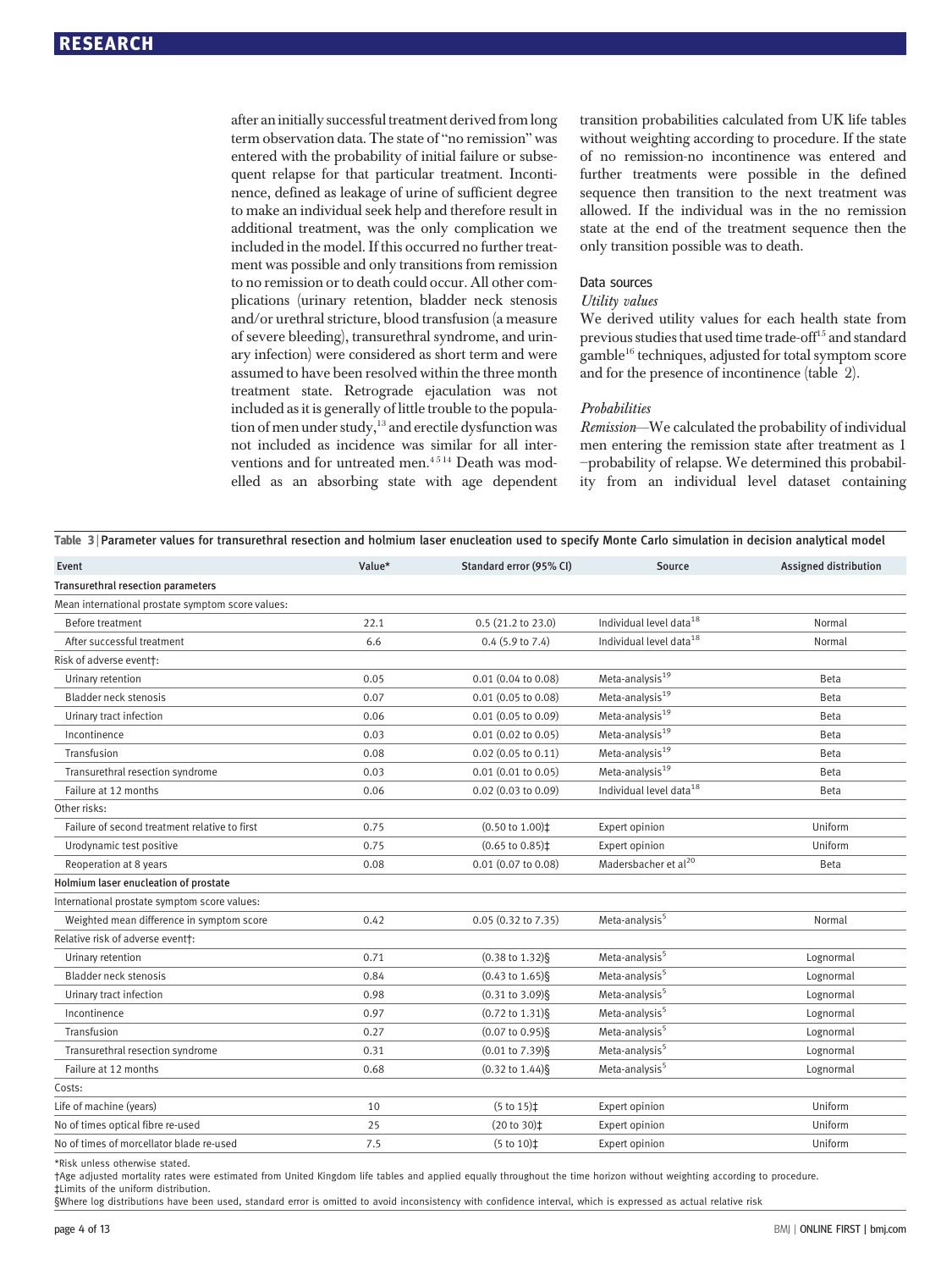Table 4 <sup>|</sup> Parameter values for diathermy vaporisation, potassium titanyl phosphate laser vaporisation, and microwave thermotherapy used to specify Monte Carlo simulation in decision analytical model

| Event                                            | Value*  | Standard error (95% CI)                                    | Source                        | Assigned distribution |
|--------------------------------------------------|---------|------------------------------------------------------------|-------------------------------|-----------------------|
| Diathermy vaporisation                           |         |                                                            |                               |                       |
| Weighted mean difference in IPSS                 | $-0.18$ | $0.23$ (-0.63 to 0.26)                                     | Meta-analysis <sup>5</sup>    | Normal                |
| Relative risk of adverse eventt:                 |         |                                                            |                               |                       |
| Urinary retention                                | 2.12    | $(1.23 \text{ to } 3.68)$ <sup><math>\ddagger</math></sup> | Meta-analysis <sup>5</sup>    | Lognormal             |
| <b>Bladder neck stenosis</b>                     | 0.91    | $(0.45 \text{ to } 1.85)$ <sup>±</sup>                     | Meta-analysis <sup>5</sup>    | Lognormal             |
| Urinary tract infection                          | 0.65    | $(0.40 \text{ to } 1.08)$ <sup><math>\ddagger</math></sup> | Meta-analysis <sup>5</sup>    | Lognormal             |
| Incontinence                                     | 0.92    | $(0.69 \text{ to } 1.21)$ <sup><math>\pm</math></sup>      | Meta-analysis <sup>5</sup>    | Lognormal             |
| Transfusion                                      | 0.19    | $(0.08 \text{ to } 0.44)$ <sup>±</sup>                     | Meta-analysis <sup>5</sup>    | Lognormal             |
| Transurethral resection syndrome                 | 0.59    | $(0.17 \text{ to } 2.12)$ <sup>±</sup>                     | Meta-analysis <sup>5</sup>    | Lognormal             |
| Failure at 12 months                             | 1.04    | $(0.53 \text{ to } 2.07)$ <sup><math>\ddagger</math></sup> | Meta-analysis <sup>5</sup>    | Lognormal             |
| Potassium titanyl phosphate vaporisation‡        |         |                                                            |                               |                       |
| Weighted mean difference in IPSS                 | $-1.3$  | $0.6$ (-2.5 to (-0.1)                                      | Meta-analysis <sup>5</sup>    | Normal                |
| Relative risk of adverse eventt:                 |         |                                                            |                               |                       |
| Urinary retention                                | 2.89    | $(1.55 \text{ to } 5.42)$ <sup>±</sup>                     | Meta-analysis <sup>5</sup>    | Lognormal             |
| <b>Bladder neck stenosis</b>                     | 0.54    | $(0.32 \text{ to } 0.90)$ <sup><math>\pm</math></sup>      | Meta-analysis <sup>5</sup>    | Lognormal             |
| Incontinence                                     | 2.24    | $(1.03 \text{ to } 4.88)$ <sup>±</sup>                     | Meta-analysis <sup>5</sup>    | Lognormal             |
| Transfusion                                      | 0.14    | $(0.05 \text{ to } 0.42)$ <sup>±</sup>                     | Meta-analysis <sup>5</sup>    | Lognormal             |
| Transurethral resection syndrome                 | 0.33    | $(0.01 \text{ to } 7.93)$ <sup>±</sup>                     | Meta-analysis <sup>5</sup>    | Lognormal             |
| Urinary tract infection                          | 1.17    | $(0.60 \text{ to } 2.26)$ <sup><math>\pm</math></sup>      | Meta-analysis <sup>5</sup>    | Lognormal             |
| Failure at 12 months                             | 1.68    | $(1.03 \text{ to } 4.88)$ ‡                                | Meta-analysis <sup>5</sup>    | Lognormal             |
| Life of machine (years)                          | 10      | $(5 to 15)$ §                                              | Expert opinion                | Uniform               |
| Microwave thermotherapy                          |         |                                                            |                               |                       |
| Weighted mean difference in IPSS                 | $-2.4$  | $0.5$ (-3.4 to (-1.4)                                      | Meta-analysis <sup>4</sup>    | Normal                |
| Relative risk of adverse eventt:                 |         |                                                            |                               |                       |
| Urinary retention                                | 1.64    | $(0.77 \text{ to } 3.50)$ <sup>±</sup>                     | Meta-analysis <sup>4</sup>    | Lognormal             |
| <b>Bladder neck stenosis</b>                     | 0.2     | $(0.05 \text{ to } 0.75)$ <sup>±</sup>                     | Meta-analysis <sup>4</sup>    | Lognormal             |
| Urinary tract infection                          | 1.05    | $(0.53 \text{ to } 2.08)$ <sup><math>\ddagger</math></sup> | Meta-analysis <sup>4</sup>    | Lognormal             |
| Incontinence                                     | 0.61    | $(0.30 \text{ to } 1.26)$ <sup><math>\ddagger</math></sup> | Meta-analysis <sup>4</sup>    | Lognormal             |
| Transfusion                                      | 0.11    | $(0.01 \text{ to } 1.98)$ <sup><math>\pm</math></sup>      | Meta-analysis <sup>4</sup>    | Lognormal             |
| Transurethral resection syndrome                 | 0.65    | $(0.03 \text{ to } 15.62)$ ‡                               | Meta-analysis <sup>4</sup>    | Lognormal             |
| Failure at 12 months                             | 2.01    | $(0.96 \text{ to } 4.18)$ <sup><math>\ddagger</math></sup> | Meta-analysis <sup>4</sup>    | Lognormal             |
| Other risks:                                     |         |                                                            |                               |                       |
| Failure of second treatment<br>relative to first | 0.75    | $(0.50 \text{ to } 1)\$                                    | Expert opinion                | Uniform               |
| Reoperation at 5 years                           | 0.36    | $0.01$ $(0.33$ to $0.39)$                                  | Francisca et al <sup>21</sup> | Beta                  |

IPSS=international prostate symptom score.

\*Risk unless otherwise stated.

†Age adjusted mortality rates estimated from UK life tables and applied equally throughout time horizon without weighting according to procedure. ‡Where log distributions have been used, standard error is omitted to avoid inconsistency with confidence interval, which is expressed as actual relative risk.

§Limits of uniform distribution.

international prostate symptom scores at baseline and four months after transurethral resection for a cohort of 179 men according to the criterion of less than 10% improvement in symptom score.<sup>18</sup> For other treatments we derived this probability using individual data for transurethral resection and the weighted mean difference in the treatment effect, compared with transurethral resection, derived from a systematic review.4 5 Estimates of the probability of subsequent relapse were derived from meta-analyses, long term cohort studies, and consensus opinion from the clinical expert group (tables 3 and 4). The probability of failure for subsequent treatments was estimated as if there had been no previous treatment. If an individual treatment such as microwave thermotherapy or transurethral

resection was used twice in a strategy then the risk of a second failure was decided by consensus of the clinical expert group.

Relapse—Relapse denoted transition from the remission to the no remission state. We calculated this for each treatment by subtracting the respective initial failure rate derived by meta-analysis from the total retreatment rate documented in studies with long term follow-up. Long term data were available only for transurethral resection and microwave thermotherapy and we therefore derived rates for other treatments from these according to the weighted mean difference in symptom score at 12 months found on meta-analysis. We calculated transition probabilities of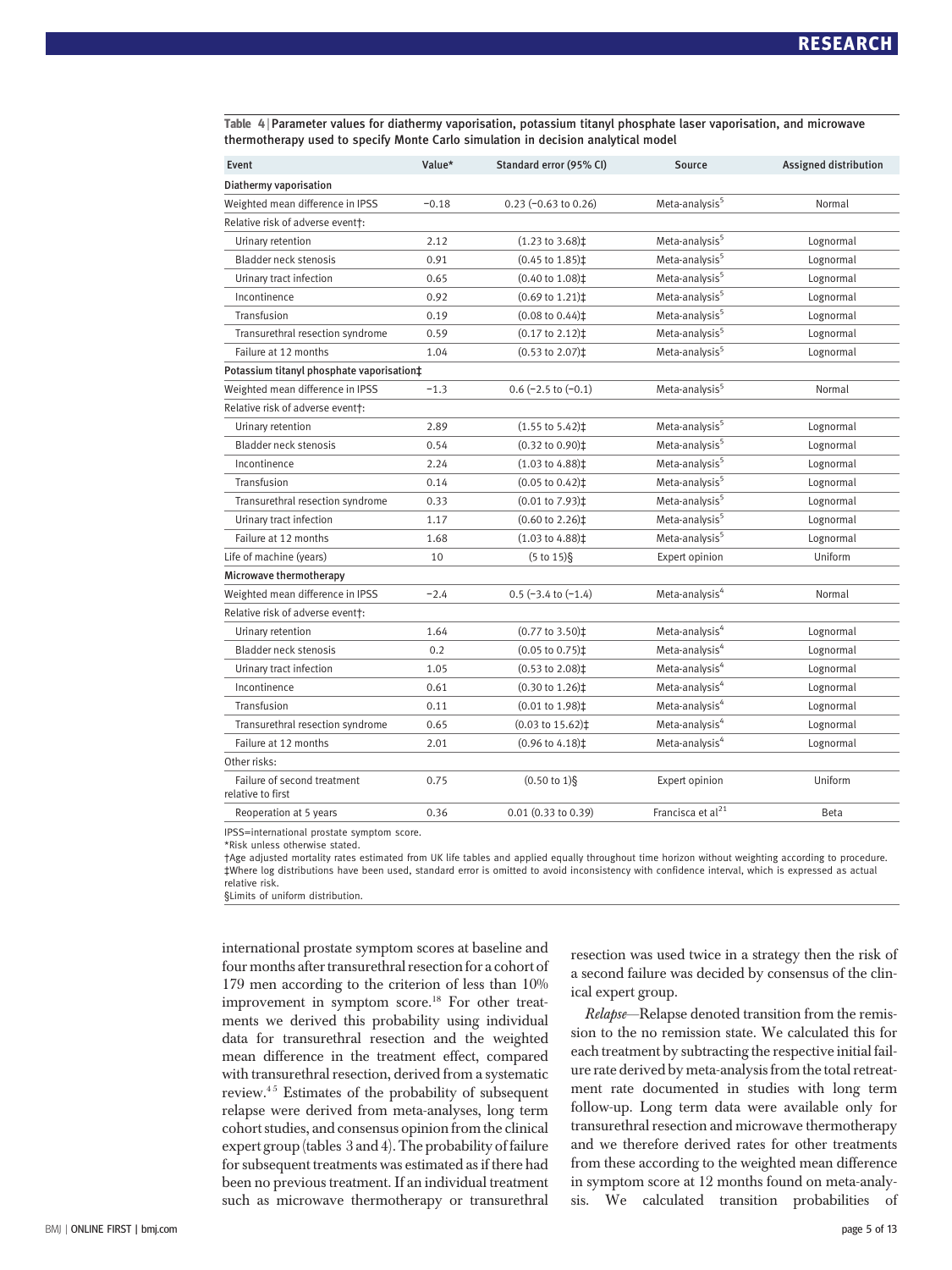subsequent relapse after initial treatment success for each three month cycle, assuming a constant rate over 10 years.

Complications—We estimated probabilities for these complications after transurethral resection by summing events across the respective treatment arms of studies carried out in the UK. Probabilities for other treatments were calculated with the relative risk reported in the meta-analysis.

 $Mortality$ —Our meta-analysis<sup>22</sup> and a previous systematic review<sup>17</sup> showed that there was no evidence for different mortality rates after each procedure at 12 months, while age adjusted longer term rates after transurethral resection are known to be similar to those in the general population.<sup>23</sup> The only trial comparing transurethral resection against advice on managing symptoms alone also showed no difference in mortality rates.<sup>24</sup> We therefore applied age specific population mortality rates for English men, irrespective of treatment or treatment sequence in line with previous economic evaluations in this area.<sup>7</sup>

#### Costs

We considered only hospital costs because primary care costs would be low and similar for each procedure (tables 2, 3, 4). Endoscopic procedures (diathermy or laser vaporisation, laser enucleation, and transurethral resection) were assumed to incur the same basic costs (2005 NHS reference costs for healthcare resource group (code L28), adjusted for differing length of stay by subtracting bed-day cost calculated from a nonoperative code (L09). We added appropriate extra costs for equipment, such as optical fibres for laser transmission and tissue morcellators for laser enucleation, using data provided by UK based manufacturers or distributors. As a UK reference cost for microwave thermotherapy was unavailable we calculated it using manufacturers' data from the US, day case procedure NHS reference costs, and clinical expert opinion. Capital costs of the relevant energy generator for microwave thermotherapy, laser vaporisation, and laser enucleation were derived from commercial sources. The costs of short term complications were calculated by summing costs of extra interventions, such as blood transfusion or bladder neck incision, and extra bed days calculated from the cost difference between L27 (transurethral resection with complications) and L28 (transurethral resection without complications). The cost of incontinence was derived from the drug tariff for oxybutynin multiplied by the proportion of men (95%) having urge incontinence as defined by the clinical expert group. For the 5% of men with stress incontinence the cost was that for insertion of an artificial urinary sphincter (£6000).

#### Sensitivity analysis

#### Probabilistic

To test for the effect of uncertainty in parameter estimates, we usedMonte Carlo simulation to select values for each parameter within the model according to a distribution around each parameter. Limits of uncertainty were defined with 95% confidence intervals from meta-analysis, the individual dataset, NHS cost ranges, and expert opinion, with distribution shapes chosen according to standard practice (tables 2, 3, 4).<sup>25</sup> These values were then combined in the Markov model to estimate the outcome for each treatment strategy by repeating the process 10 000 times and calculating the expected cost and effectiveness of each treatment sequence as the mean across all samples. We chose the number of iterations by determining the point at which addition of further samples did not result in any change in the ranking. In table 5, in addition to the expected cost and effectiveness results, the probability that a particular strategy was cost effective was defined as the proportion of all Monte Carlo simulations using that strategy meeting the willingness to pay criterion of £20 000/QALY.<sup>9</sup> The figure shows results for various thresholds as a cost effectiveness acceptability curve (figure) to illustrate uncertainty regarding assignment of threshold values for willingness to pay.

|  |  |  | Table 5 Cost and effectiveness data derived by Monte Carlo simulation with associated probabilities. All other non-reference strategies were dominated |
|--|--|--|--------------------------------------------------------------------------------------------------------------------------------------------------------|
|--|--|--|--------------------------------------------------------------------------------------------------------------------------------------------------------|

|                                                                | Cost     | Incremental   | <b>Effectiveness</b> | Incremental<br>effectiveness | Incremental cost<br>effectiveness |             | Probability of being cost effective at set willingness | to pay threshold* |             |              |
|----------------------------------------------------------------|----------|---------------|----------------------|------------------------------|-----------------------------------|-------------|--------------------------------------------------------|-------------------|-------------|--------------|
| <b>Treatment strategy</b>                                      | (E1000s) | cost (£1000s) | (QALYs)              | (QALYs)                      | ratio $(E/QALY)$                  | £5000       | £10 000                                                | £20 000           | £40 000     | £80 000      |
| Non-dominated strategies                                       |          |               |                      |                              |                                   |             |                                                        |                   |             |              |
| Diathermy vaporisation                                         | 380775   | $\mathbf{0}$  | 917082               | $\mathbf 0$                  | N/A                               | 0.82        | 0.03                                                   | $\mathbf 0$       | $\mathbf 0$ | 0            |
| Holmium laser<br>enucleation                                   | 400 550  | 19775         | 919 656              | 2574                         | 7682                              | 0.14        | 0.37                                                   | 0.11              | 0.01        | $\mathbf{0}$ |
| Diathermy vaporisation +<br>holmium enucleation                | 413713   | 13 16 3       | 921041               | 1385                         | 9505                              | 0           | 0.57                                                   | 0.85              | 0.80        | 0.49         |
| Diathermy vaporisation +<br>TURP repeated once if<br>necessary | 418 264  | 4551          | 921 091              | 50                           | 90 5 7 6                          | $\mathbf 0$ | 0.01                                                   | 0.04              | 0.19        | 0.5          |
| Reference strategy                                             |          |               |                      |                              |                                   |             |                                                        |                   |             |              |
| TURP repeated once if<br>necessary                             | 457866   | 39 602        | 920 340              | $-751$                       | Dominated                         | $\mathbf 0$ | 0                                                      | $\mathbf 0$       | 0.01        | 0.01         |

QALY=quality adjusted life year; N/A=not applicable; TURP=transurethral resection of prostate. \*Excludes other strategies dominated at a willingness to pay threshold of £20 000/QALY.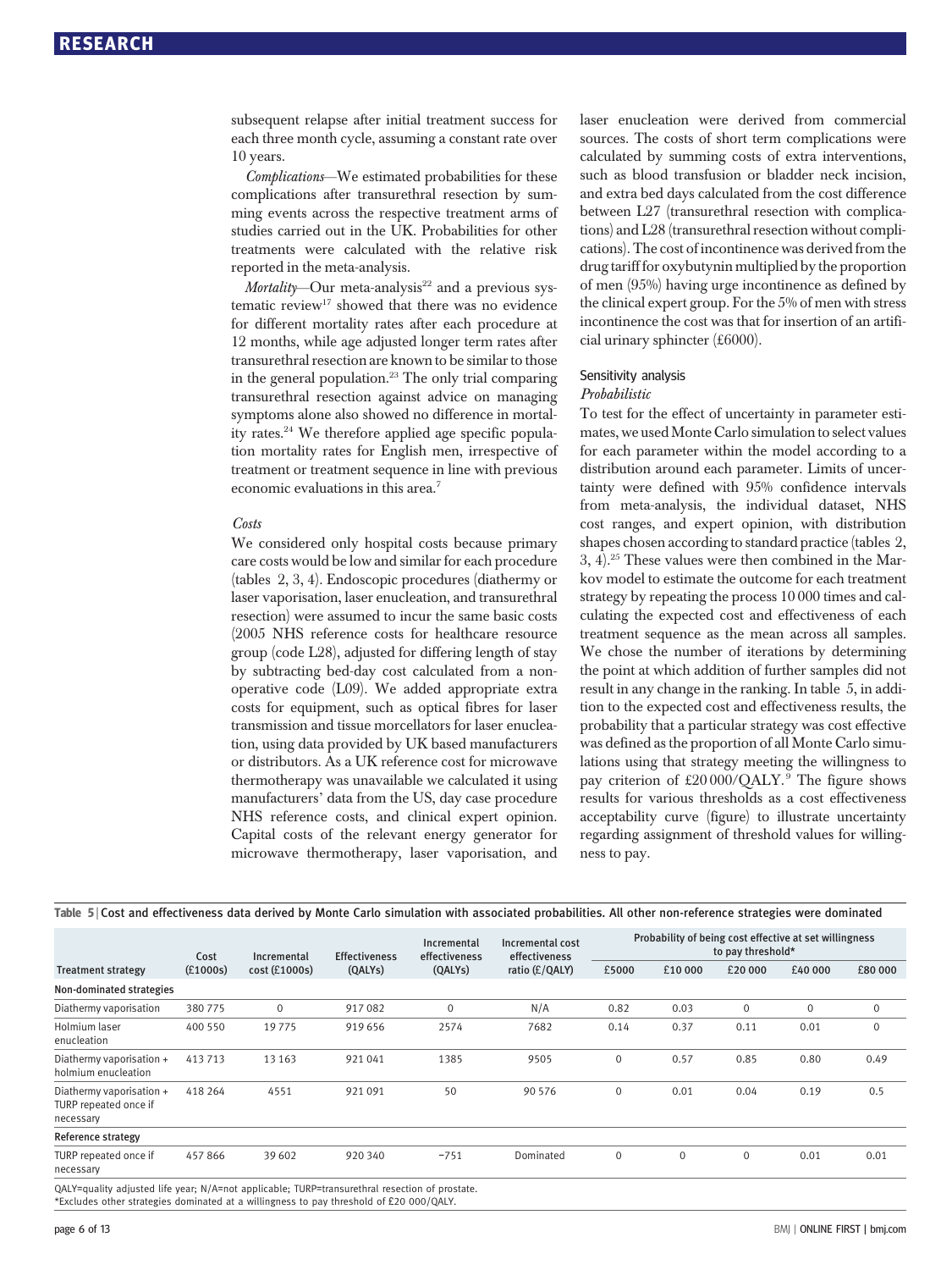



#### Deterministic analysis

We also conducted one way sensitivity analysis to test particular assumptions in the model to test the effect on outcome. These included discount rate, use of a lifetime horizon, use of a single cohort design to estimate outcome for an individual over 10 years, use of relative risk of reoperation instead of lack of symptomatic improvement to estimate relapse rates, need for urodynamic studies after relapse after diathermy or laser vaporisation, and inclusion of results from studies performed outside the UK to calculate length of stay and complication rates.

#### RESULTS

#### Cost effective treatment strategies

The strategy of initial diathermy vaporisation followed by holmium laser enucleation for men whose symptoms fail to improve or relapse after initial benefit was cost effective with a probability of 0.85 at a willingness to pay threshold of £20 000/QALY gained (table 5, figure). In general, the use of escalating multiple treatment strategies, starting with the option of diathermy vaporisation, showed increased effectiveness and decreased cost. Both diathermy vaporisation followed by holmium laser enucleation and diathermy vaporisation followed by transurethral resection, repeated if necessary, dominated (that is, were more effective and less costly) than other strategies, including the reference standard of transurethral resection. The strategy of diathermy vaporisation followed by transurethral resection repeated if necessary became cost effective if the willingness to pay threshold was  $>$ £80 000/QALY gained. Diathermy vaporisation as a single treatment was not dominated and highly likely to be cost effective at a willingness to pay threshold of £5000/QALY gained. Holmium laser enucleation as a single treatment dominated transurethral resection, but the probability of it being the most cost effective strategy never exceeded 0.37. All strategies starting with microwave thermotherapy were dominated, as were those involving potassium titanyl phosphate laser vaporisation. Direct comparison between alternative strategies and the reference strategy of transurethral resection, repeated if necessary, gave similar results.

#### Sensitivity analysis

#### Model parameters

Tables 6, 7, and 8 show the results of one way sensitivity analyses. If we derived the probability used to predict treatment failure from reoperation rates, as suggested by meta-analysis, then holmium laser enucleation as a single treatment became extendedly dominated by strategies starting with diathermy vaporisation. If length of stay for transurethral resection was reduced from three to two days then the current reference strategy of transurethral resection, repeated if needed, was no longer dominated by diathermy vaporisation. If performance of urodynamics was made mandatory for treatment failure after diathermy vaporisation then the standard strategy of transurethral resection, repeated if necessary, was not dominated but had an incremental cost per QALY gained of £230 608. Using a single cohort of 25 000 men generally showed similar incremental cost effectiveness ratios (ICER) for non-dominated strategies except for diathermy vaporisation followed by transurethral resection, repeated if necessary. Variation of all other parameters did not alter conclusions drawn from base case analysis.

#### Effect of disaggregation

Calculation of time spent in each health state during treatment strategies showed that most time was spent in remission (table 9). This was shortest after either microwave thermotherapy or potassium titanyl phosphate laser vaporisation and longest for sequences starting with diathermy vaporisation.

#### **DISCUSSION**

#### Cost effective treatment

A strategy for surgical treatment of lower urinary tract symptoms, presumed to be caused by benign prostatic enlargement, consisting of initial ablation with diathermy vaporisation followed by holmium laser enucleation for those men who experienced treatment failure or subsequent symptom relapse is cost effective given a willingness to pay threshold of £20 000/QALY gained. This conclusion was unchanged by extensive sensitivity analysis. The model did not show any advantage for strategies involving microwave thermotherapy, consistent with results of previous studies modelling cost effectiveness of single minimally invasive treatments including microwave thermotherapy,<sup>72627</sup> transurethral needle ablation,<sup>8</sup> and laser coagulation.26-28 Although diathermy vaporisation as a single treatment was not dominated, it was less effective than transurethral resection and the results were sensitive to small changes in the care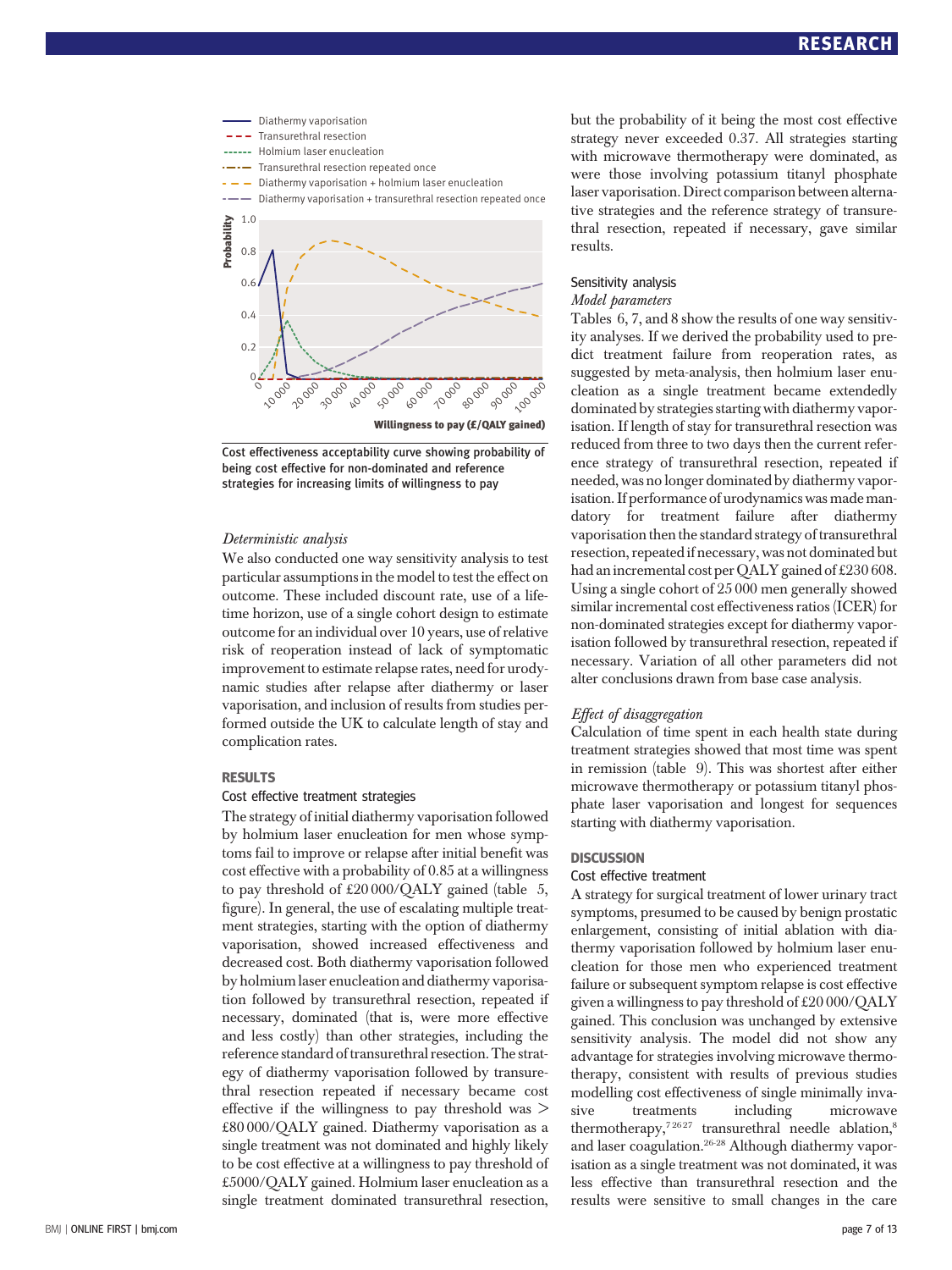Table 6 <sup>|</sup> Results of sensitivity analysis\* showing effects on cost effectiveness of variation in start age and utility value for state of incontinence

|                                                                              |             |                        | <b>Effectiveness</b> | Incremental<br>effectiveness | Incremental cost<br>effectiveness ratio |
|------------------------------------------------------------------------------|-------------|------------------------|----------------------|------------------------------|-----------------------------------------|
| <b>Treatment strategy</b>                                                    | Cost(f)     | Incremental cost $(E)$ | (QALYs)              | (QALYs)                      | (E/QALYs)                               |
| Base case                                                                    |             |                        |                      |                              |                                         |
| Diathermy vaporisation                                                       | 380 774 844 |                        | 917082               |                              |                                         |
| Holmium laser enucleation                                                    | 400 549 783 | 19774939               | 919656               | 2574                         | 7682                                    |
| Diathermy vaporisation + holmium laser<br>enucleation                        | 413 712 972 | 13 163 189             | 921041               | 1385                         | 9505                                    |
| Diathermy vaporisation + TURP repeated<br>once if necessary                  | 418 264 231 | 4551258                | 921 091              | 50                           | 90 576                                  |
| Start age 90                                                                 |             |                        |                      |                              |                                         |
| Diathermy vaporisation                                                       | 376 991 192 |                        | 541771               |                              |                                         |
| Holmium laser enucleation                                                    | 397 495 122 | 20 503 931             | 543 268              | 1497                         | 13 6 95                                 |
| Diathermy vaporisation + holmium laser<br>enucleation                        | 405 702 102 | 8 206 980              | 543703               | 435                          | 18872                                   |
| Diathermy vaporisation + TURP                                                | 409 475 528 | 3773426                | 543715               | 12                           | 309 087                                 |
| Start age 50                                                                 |             |                        |                      |                              |                                         |
| Diathermy vaporisation                                                       | 381 248 895 |                        | 1 002 040            | $\overline{\phantom{0}}$     | $\overline{\phantom{0}}$                |
| Holmium laser enucleation                                                    | 400 940 948 | 19 692 053             | 100 4857             | 2818                         | 6988                                    |
| Diathermy vaporisation + holmium laser<br>enucleation                        | 414 850 642 | 13 909 693             | 100 6451             | 1594                         | 8727                                    |
| Diathermy vaporisation + TURP repeated<br>once if necessary                  | 419 518 524 | 4667882                | 100 6511             | 59                           | 78771                                   |
| Utility of "incontinence-no remission" = utility of "incontinence-remission" |             |                        |                      |                              |                                         |
| Diathermy vaporisation                                                       | 380 774 844 |                        | 917131               |                              |                                         |
| Holmium laser enucleation                                                    | 400 549 783 | 19774939               | 919679               | 2548                         | 7762                                    |
| Diathermy vaporisation + holmium<br>vaporisation                             | 413 712 972 | 13 163 189             | 921092               | 1413                         | 9315                                    |
| Diathermy vaporisation + TURP repeated<br>once if necessary                  | 418 264 231 | 4551258                | 921 144              | 52                           | 88 045                                  |

QALY=quality adjusted life year; TURP=transurethral resection of prostate.

\*Based on 10 000 Monte Carlo simulation samples and showing only non-dominated and non-extendedly dominated strategies.

pathway, making it unlikely to be advantageous in practice. Single treatment with holmium laser enucleation was cost effective only at a threshold of between £7600 and £9500 and its probability of being cost effective was never greater than 0.37. In addition, it is a technically demanding procedure requiring prolonged training and a high level of competency to avoid serious adverse effects such as urinary sphincter damage and bladder perforation. It is therefore probably unsuited to widespread application and best used as the final part of a treatment sequence, administered in a few specialist centres for men who relapse after transurethral resection or vaporisation. It also became dominated by diathermy vaporisation led strategies when we recalculated reoperation rates.

The finding that potassium titanyl phosphate laser vaporisation was unlikely to be cost effective, either as a single treatment or within a treatment sequence, is important as the procedure has gained wide popularity around the world because of its perceived ease of use and reduced risk of bleeding and despite the lack of evidence of equivalent or improved effectiveness over transurethral resection. Although we obtained outcome parameters for this option from the single eligible published trial involving potassium titanyl phosphate laser vaporisation available at the time of our meta-analysis and from other trials involving vaporisation using alternative lasers, the finding was unchanged by sensitivity analysis around uncertainty in treatment benefit. In addition, a subsequent publication has noted reduced efficacy and increased retreatment rates compared with transurethral resection.<sup>29</sup> This option was also associated with relatively high cost because of the need for one or more disposable optical fibres, but again the conclusions were not altered by sensitivity analysis around this variable and were not compensated by reduced length of stay or savings from the reduced complication rate. This result, based on current evidence, therefore does not support its current unrestricted use in clinical practice.

#### Use of strategies

Sequences of escalating treatments were more effective than single treatments, and this supports the need to compare clinically plausible strategies as well as oneoff treatments in clinical trials. This policy of care would be particularly attractive for large centrally managed healthcare systems, such as the UK NHS, whereby widespread use of a less morbid, technically less demanding, and cheaper option, such as diathermy vaporisation, could be widely offered as the initial treatment in various settings, whereas holmium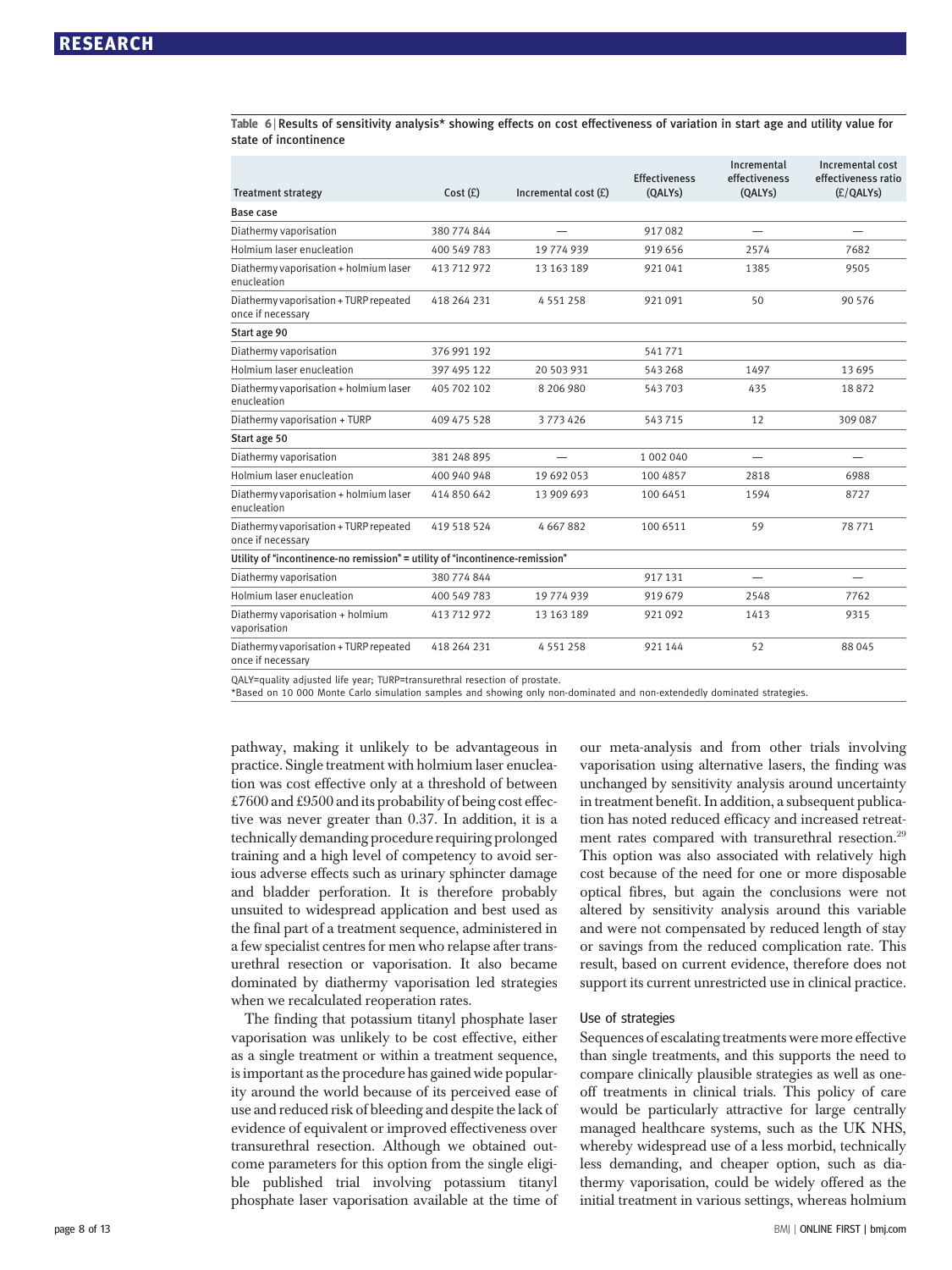Table 7 <sup>|</sup> Results of sensitivity analysis\* showing effects on cost effectiveness of variation in utility value of remission, risk of adverse events, length of stay, and calculation of risk of need for repeat surgery

|                                                                                |             |                        | <b>Fffectiveness</b> | Incremental<br>effectiveness | Incremental cost<br>effectiveness ratio |
|--------------------------------------------------------------------------------|-------------|------------------------|----------------------|------------------------------|-----------------------------------------|
| <b>Treatment strategy</b>                                                      | Cost(E)     | Incremental cost $(E)$ | (QALYs)              | (QALYs)                      | (E/QALYS)                               |
| Utility of IPSS <8 is 0.97                                                     |             |                        |                      |                              |                                         |
| Diathermy vaporisation                                                         | 380 774 844 |                        | 893 516              |                              |                                         |
| Holmium laser enucleation                                                      | 400 549 783 | 19774939               | 894844               | 1328                         | 14889                                   |
| Diathermy vaporisation + holmium<br>vaporisation                               | 413 712 972 | 13 163 189             | 895 584              | 740                          | 17791                                   |
| Diathermy vaporisation + TURP repeated<br>once if necessary                    | 418 264 231 | 4551258                | 895 611              | 28                           | 163 682                                 |
| Relative risk of adverse events from all studies                               |             |                        |                      |                              |                                         |
| Diathermy vaporisation                                                         | 380 774 844 |                        | 917082               |                              |                                         |
| Holmium laser enucleation                                                      | 400 549 783 | 19774939               | 919 656              | 2574                         | 7682                                    |
| Diathermy vaporisation + holmium<br>vaporisation                               | 413 712 972 | 13 163 189             | 921 041              | 1385                         | 9505                                    |
| Length of stay for TURP = length of stay for diathermy vaporisation = $2$ days |             |                        |                      |                              |                                         |
| Diathermy vaporisation                                                         | 376 715 152 |                        | 917082               |                              |                                         |
| <b>TURP</b>                                                                    | 380 679 392 | 3 964 240              | 918 222              | 1140                         | 3476                                    |
| TURP repeated once if necessary                                                | 400 362 758 | 19683366               | 920 340              | 2117                         | 9296                                    |
| Diathermy vaporisation + TURP repeated<br>once if necessary                    | 409 495 593 | 9 132 834              | 921 091              | 751                          | 12 15 6                                 |
| Alternative calculation of probability of failure                              |             |                        |                      |                              |                                         |
| Diathermy vaporisation                                                         | 380 793 296 |                        | 918 558              |                              |                                         |
| Diathermy vaporisation + holmium<br>vaporisation                               | 404 008 222 | 23 214 926             | 921 217              | 2659                         | 8731                                    |
| Diathermy vaporisation + TURP repeated<br>once if necessary                    | 406 972 673 | 2 9 6 4 4 5 1          | 921 269              | 52                           | 56845                                   |

QALY=quality adjusted life year; IPSS=international prostate symptom score; TURP=transurethral resection of prostate.

\*Based on 10 000 Monte Carlo simulation samples and showing non-dominated and non-extendedly dominated strategies only.

laser enucleation, with its need for highly skilled operators, would be available in a limited number of specialised units to treat the relatively small number of men who fail to benefit or relapse after a vaporisation procedure. The findings of our study and associated systematic reviews<sup>45</sup> suggest the need for longer term high quality trials to test the worth of such sequences of newer treatment. A multicentre head-to-head randomised controlled trial of this strategy against the standard of transurethral resection, repeated as needed, followed by a longer term "tracker" trial of the newer technologies should particularly assess the need, reason, and chosen technique for retreatment after failure or relapse. The design would need to be flexible to encompass new technologies as they emerge and account for changes in current technology, such as increased power and reduced fibre cost for laser vaporisation, and should be sufficiently powered to reduce uncertainty regarding cost effectiveness. To better judge cost effectiveness it would be necessary to consider in more detail how symptom scores map to utility values and how QALY gains estimated by disease specific symptom scores compare with estimates by using a generic instrument such as the EQ-5D. Calculation of utility values would be strengthened by qualitative research components to record preferences of individual men concerning the trade-off between reduced treatment morbidity and increased risk of reoperation.

#### Uncertainties

Although we have used the best available methods to define the likely outcomes of each treatment, limitations in the current evidence base lead to inevitable uncertainty regarding parameter values. Reassuringly, sensitivity analysis around appropriately selected variables did not radically change key outcomes of the model. Calculation of the expected value of perfect information according to standard practice<sup>30</sup> suggested that an upper overall limit of £5.3m should be spent on further research to give worthwhile benefit, with specific studies of vaporisation techniques and holmium laser enucleation having upper limits of £4.2m and £1.7m, respectively. These values are based on perfect rather than sample based evidence and therefore future trials should be carefully planned to deliver the required answer well within these financial constraints.

#### Strengths of the model

We have considered a wide variety of treatment sequences of relevance to healthcare consumers and providers in differing healthcare systems. The inclusion of minimally invasive treatments, for example, is most relevant to clinical practice in the US and Scandinavia, while holmium enucleation is mostly used in Europe and Australasia. We have also accounted for continued changes in clinical practice by including well researched but currently unpopular options such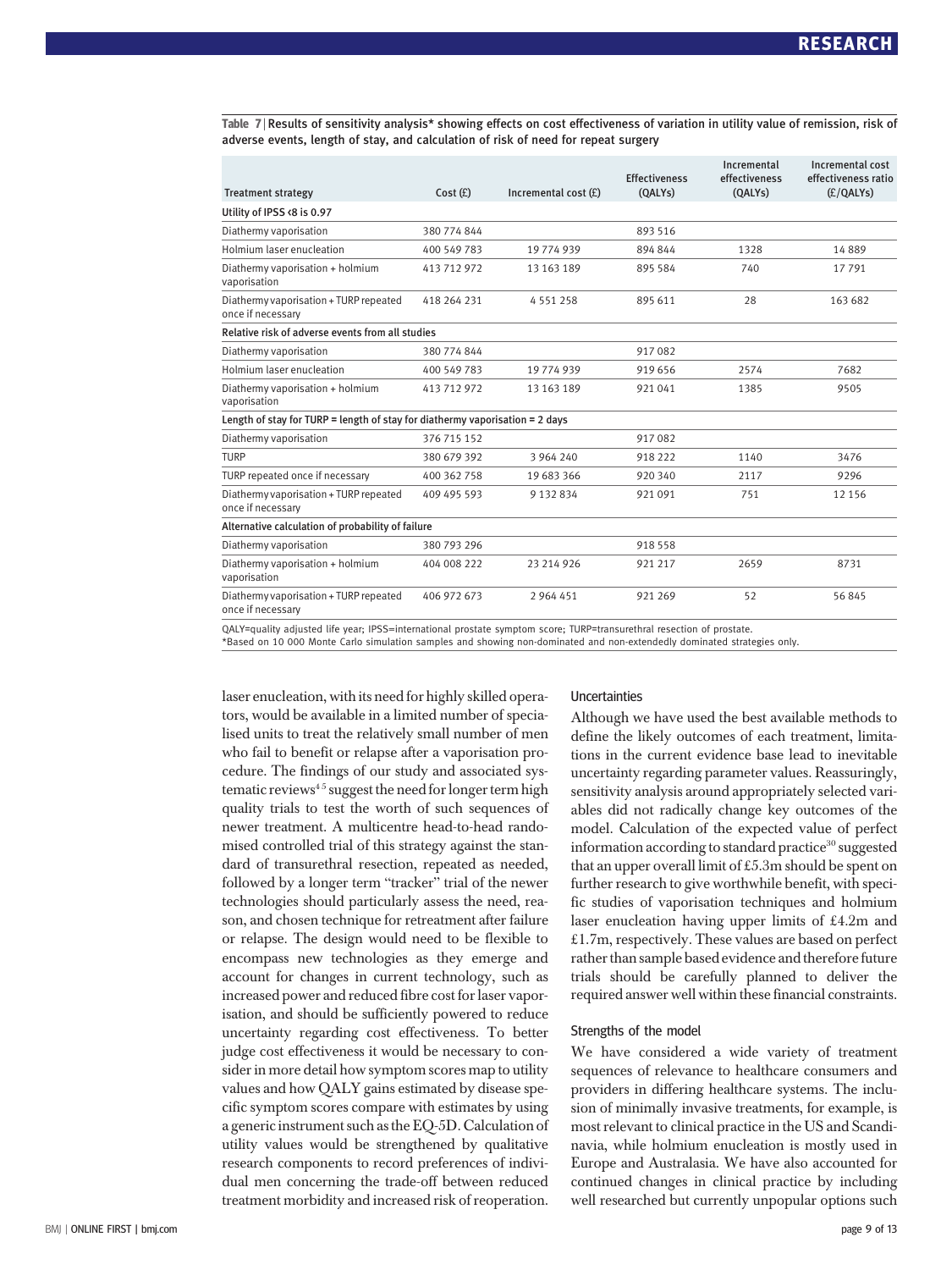as diathermy vaporisation as well as recently introduced but less well evaluated procedures such as potassium titanyl phosphate laser vaporisation. Our model was based on a rigorous systematic review of the international literature. We also made strenuous efforts to be transparent in our reporting, which should allow researchers and decision makers to make judgments about the applicability of the work to their own settings. The use of a multiple cohort model allowed consideration of the diseconomies associated with using a costly, capital intensive second or third line treatment by simulating the purchasing of new equipment as required over the time horizon and avoided bias inherent in the allocation of capital costs across the whole population and time period using a single cohort technique. As a result, we believe that this model gives improved meaning regarding the effects of changing treatment policy for decision makers as well as clinicians.

#### Limitations of the model

Initially, we included in the model other procedures identified in the systematic review—such as bipolar diathermy resection and holmium laser vaporisation —but the number of possible treatment sequences became unmanageable and we therefore focused on technologies in current wide use or those with an extensive evidence base. Selection between vaporisation techniques with different energy sources presented a difficulty, with diathermy having the greatest evidence base but potassium titanyl phosphate laser currently being the most popular. Both were run in the model and the result in terms of cost effectiveness was markedly in favour of diathermy, despite its current unpopularity. Given that these techniques achieve the same surgical result in terms of tissue ablation it is likely that a future laser procedure, which replicates the treatment benefit and low cost of diathermy, could take its place within the sequence of cost effective treatment.

The probability of failure for treatments under study was a key parameter but difficult to quantify with certainty; lack of change in symptoms was the preferred definition but it was uncertain how this was reflected in reoperation rates published in the literature, which differed between studies. Our resolution was to use individual level data, and this seemed valid because a sensitivity analysis with a different approach gave largely consistent results. The use of a threshold of <10% improvement in symptoms reflected the definite need for further surgery as distinct from other definitions of treatment success used in trials of treatment. It would, however, be important to validate this threshold in future studies by prospectively recording reasons for retreatment. Mapping of symptom scores to utility values was another difficulty, which we resolved by synthesising available data. Again sensitivity analysis suggests that our approach was reasonable, although the need for further research in this area is acknowledged.

Costs were deliberately based on the setting of the NHS in England because this provided the most comprehensive source of data, and, again, sensitivity analysis suggests that the choices made were robust, although translation to other healthcare systems might not be clear cut. We did not consider costs associated with staff retraining and service reconfiguration required to change practice away from the standard of transurethral resection, but these are likely to be small if the cost effective strategy of vaporisation followed by holmium resection in the case of failure or relapse is adopted as sufficient capacity already exists. Any healthcare provider, however, would need to consider the opportunity cost of switching funding from another area to implement the policy change.

Table 8 <sup>|</sup> Results of sensitivity analysis\* showing effects on cost effectiveness of variation in use of urodynamic test after failed surgery and use of single cohort model

|                                                               |             |                        | <b>Effectiveness</b> | Incremental<br>effectiveness | Incremental cost<br>effectiveness ratio |
|---------------------------------------------------------------|-------------|------------------------|----------------------|------------------------------|-----------------------------------------|
| <b>Treatment strategy</b>                                     | Cost(E)     | Incremental cost $(E)$ | (QALYs)              | QALYs)                       | (E/QALYs)                               |
| Urodynamic test mandatory after failed diathermy vaporisation |             |                        |                      |                              |                                         |
| Diathermy vaporisation                                        | 380 774 844 |                        | 917082               |                              |                                         |
| Holmium laser enucleation                                     | 400 549 783 | 19774939               | 919 656              | 2574                         | 7682                                    |
| Diathermy vaporisation + holmium<br>vaporisation              | 405 478 440 | 4928657                | 920051               | 395                          | 12475                                   |
| Diathermy vaporisation + TURP repeated<br>once if necessary   | 409 175 523 | 3697083                | 920128               | 78                           | 47659                                   |
| TURP repeated once if necessary                               | 457 866 096 | 48 690 573             | 920 340              | 211                          | 230 608                                 |
| Single cohort model                                           |             |                        |                      |                              |                                         |
| Diathermy vaporisation                                        | 1794        |                        | 7.12                 |                              |                                         |
| Holmium laser enucleation                                     | 1819        | 25                     | 7.14                 | 0.0202                       | 1 2 4 2                                 |
| Diathermy vaporisation + holmium<br>vaporisation              | 1958        | 139                    | 7.15                 | 0.0129                       | 10755                                   |
| Diathermy vaporisation + TURP repeated<br>once if necessary   | 1990        | 31                     | 7.15                 | 0.0005                       | 60896                                   |

QALY=quality adjusted life year; TURP=transurethral resection of prostate.

\*Based on 10 000 Monte Carlo simulation samples and showing non-dominated and non-extendedly dominated strategies only.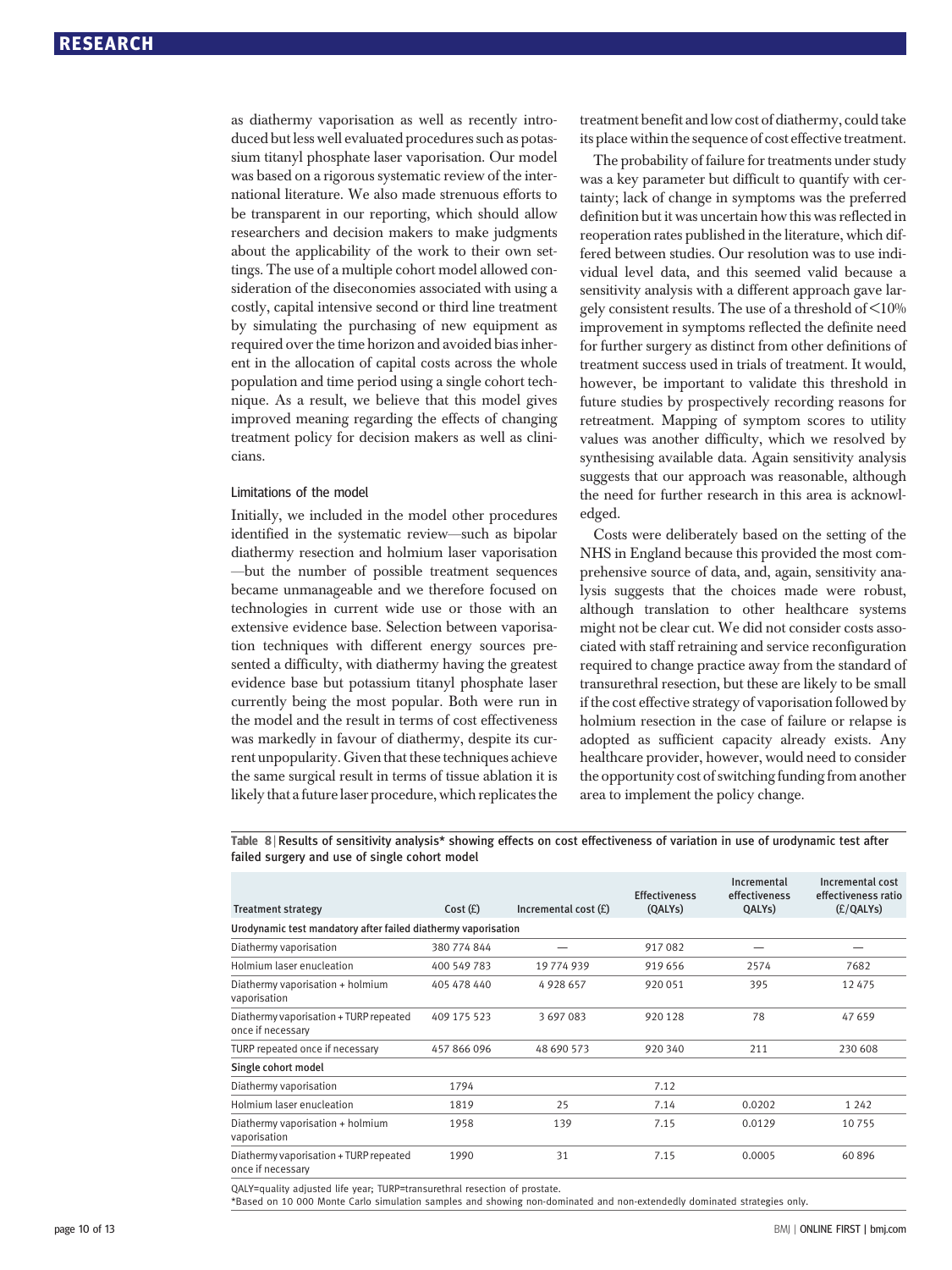Table 9 <sup>|</sup> Time spent in each state of Markov model for base case disaggregated from quality of life and ranked in descending order according to time in remission state

|                                                                                                        | Time in health state* (years) |           |              |                           |              |  |  |
|--------------------------------------------------------------------------------------------------------|-------------------------------|-----------|--------------|---------------------------|--------------|--|--|
| <b>Treatment strategy</b>                                                                              | <b>Treatment</b>              | Remission | No remission | Incontinence <sup>+</sup> | <b>Death</b> |  |  |
| Diathermy vaporisation + TURP repeated once<br>if necessary‡                                           | 0.27                          | 7.92      | 0.04         | 0.09                      | 1.67         |  |  |
| Diathermy vaporisation + holmium laser<br>enucleation <sup>±</sup>                                     | 0.27                          | 7.91      | 0.05         | 0.09                      | 1.67         |  |  |
| Diathermy vaporisation + TURP                                                                          | 0.27                          | 7.89      | 0.07         | 0.09                      | 1.67         |  |  |
| TURP repeated once if necessary§                                                                       | 0.26                          | 7.78      | 0.18         | 0.10                      | 1.67         |  |  |
| Microwave thermotherapy + diathermy<br>vaporisation + TURP                                             | 0.36                          | 7.75      | 0.13         | 0.09                      | 1.67         |  |  |
| Microwave thermotherapy + diathermy<br>vaporisation + TURP repeated once if<br>necessary               | 0.36                          | 7.75      | 0.12         | 0.09                      | 1.67         |  |  |
| Microwave thermotherapy + diathermy<br>vaporisation + holmium laser enucleation                        | 0.36                          | 7.75      | 0.12         | 0.09                      | 1.67         |  |  |
| Microwave thermotherapy + TURP repeated<br>once if necessary                                           | 0.36                          | 7.71      | 0.16         | 0.09                      | 1.67         |  |  |
| Microwave thermotherapy repeated once+<br>diathermy vaporisation + TURP                                | 0.40                          | 7.68      | 0.16         | 0.09                      | 1.67         |  |  |
| Microwave thermotherapy repeated once +<br>diathermy vaporisation + TURP repeated once<br>if necessary | 0.40                          | 7.68      | 0.16         | 0.09                      | 1.67         |  |  |
| Microwave thermotherapy + holmium laser<br>enucleation                                                 | 0.35                          | 7.68      | 0.21         | 0.09                      | 1.67         |  |  |
| Microwave thermotherapy repeated once +<br>diathermy vaporisation + holmium laser<br>enucleation       | 0.40                          | 7.68      | 0.16         | 0.09                      | 1.67         |  |  |
| Microwave thermotherapy repeated once +<br>TURP repeated once if necessary                             | 0.40                          | 7.67      | 0.17         | 0.09                      | 1.67         |  |  |
| Microwave thermotherapy repeated once +<br>holmium laser enucleation                                   | 0.40                          | 7.66      | 0.19         | 0.09                      | 1.67         |  |  |
| Holmium laser enucleation‡                                                                             | 0.25                          | 7.65      | 0.33         | 0.09                      | 1.67         |  |  |
| Microwave thermotherapy repeated once +<br><b>TURP</b>                                                 | 0.40                          | 7.63      | 0.21         | 0.09                      | 1.67         |  |  |
| Microwave thermotherapy repeated once +<br>diathermy vaporisation                                      | 0.40                          | 7.62      | 0.23         | 0.08                      | 1.67         |  |  |
| Microwave thermotherapy + TURP                                                                         | 0.35                          | 7.61      | 0.27         | 0.09                      | 1.67         |  |  |
| Microwave thermotherapy + diathermy<br>vaporisation                                                    | 0.35                          | 7.56      | 0.33         | 0.08                      | 1.67         |  |  |
| <b>TURPS</b>                                                                                           | 0.25                          | 7.44      | 0.55         | 0.09                      | 1.67         |  |  |
| Diathermy vaporisation†                                                                                | 0.25                          | 7.27      | 0.72         | 0.09                      | 1.67         |  |  |
| Microwave thermotherapy repeated once                                                                  | 0.35                          | 6.82      | 1.08         | 0.08                      | 1.67         |  |  |
| Potassium titanyl phosphate vaporisation                                                               | 0.25                          | 5.65      | 2.21         | 0.21                      | 1.67         |  |  |
| Microwave thermotherapy                                                                                | 0.25                          | 5.28      | 2.74         | 0.06                      | 1.67         |  |  |

TURP=transurethral resection of prostate.

\*Not discounted.

†Includes "incontinence-no remission" and "incontinence-remission."

‡Non-dominated strategy.

§Reference strategy.

The population studied in the model was sufficiently healthy to undergo any of the procedures. In practice, men with comorbidities resulting in an excessive risk of bleeding or fluid imbalance tend to be advised against transurethral resection. For these men, less morbid procedures, such as microwave therapy and potassium titanyl phosphate laser vaporisation, offer the opportunity for treatment and indeed are in widespread use for this indication, but inclusion of this scenario would have greatly increased the complexity of our model. Our remit was focused on surgical treatment and we therefore assumed that men entering the model had already tried and failed conservative management in the form of advice on fluid management or drug treatment. In future research it would be useful to add these options at the start of treatment strategies to determine overall cost effectiveness of all options available for the management of this condition.

#### Conclusion

Current evidence suggests a sequence of treatments consisting of initial diathermy vaporisation followed by either holmium laser enucleation or transurethral resection, repeated if necessary on failure or relapse,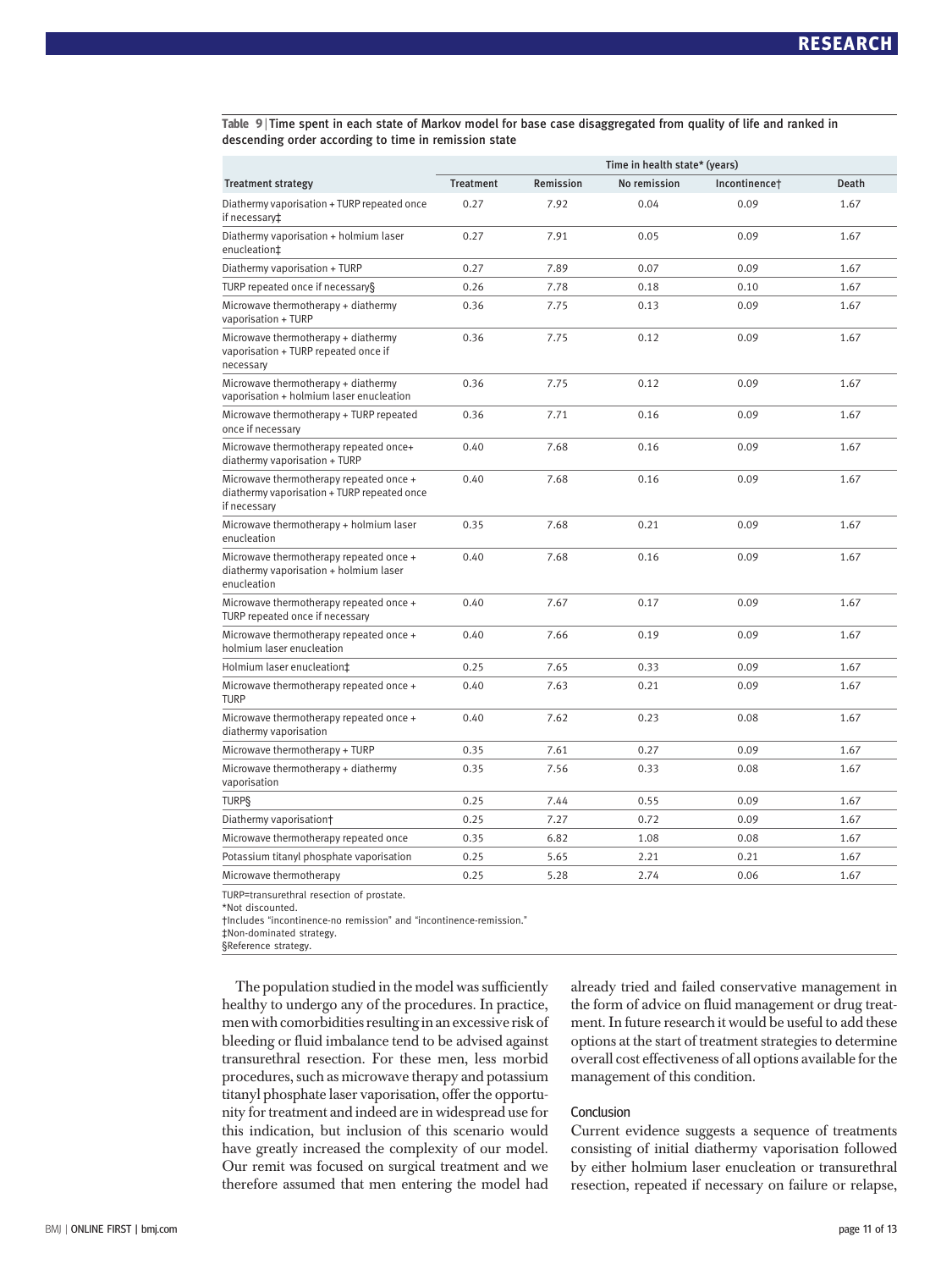#### WHAT IS ALREADY KNOWN ON THIS TOPIC

Benign enlargement of the prostate is a common chronic health condition for ageing men, with 25 000 undergoing surgical treatment in England each year at a cost of £53m

Newer surgical techniques such as laser or diathermy vaporisation show similar efficacy to the standard treatment of transurethral resection with reduced morbidity

The trade-off for this benefit is higher retreatment rates, which might incur higher costs

#### WHAT THIS STUDY ADDS

A treatment strategy of initial diathermy vaporisation followed by laser enucleation for those who fail to benefit or subsequently relapse seems cost effective

The currently popular option of potassium titanyl phosphate laser ablation was unlikely to be cost effective in this model

In the absence of strong evidence in favour of newer methods, transurethral resection, repeated if necessary, remains clinically effective and is well established

> are cost effective strategies for surgical treatment of symptoms presumed to be caused by benign enlargement of the prostate. Given uncertainty about the willingness to pay threshold for a gain in QALYs, single treatment with either diathermy vaporisation or holmium laser enucleation could also be cost effective. Limitations in available data might affect the results of the cost effectiveness analysis and additional opportunity costs might negate savings made by changing from the current highly clinically effective established standard of transurethral resection.

> Other members of the BPE team are Angela Coutts, Cynthia Fraser, Adrian Grant, Tania Lourenco, Graeme MacLennan, Graham Mowatt, and Susan Wong. We thank our clinical colleagues and the device manufacturers who freely gave their advice and information on costs. Freely available NHS data were obtained from www.hesonline.nhs.uk courtesy of the NHS Information Centre and from www.dh.gov.uk/PolicyAndGuidance/ OrganisationPolicy/FinanceAndPlanning/NHSReferenceCosts courtesy of the Department of Health.

> Contributors: NA coordinated the study, constructed the Markov model, carried out data analyses, cowrote the manuscript, and is guarantor. LV provided expert methodological and analytical advice and commented on drafts of the manuscript. MD provided methodological advice. GN and SM were members of the clinical expert group and commented on drafts of the manuscript. JN'D led and coordinated the BPE project, was a member of the clinical expert group, and commented on the manuscript. RP assisted in conceiving and constructing the model, coordinated the analysis, cowrote the manuscript, was a member of the clinical expert group, and is guarantor. All authors declare that they accept full responsibility for the conduct of the study, had access to the data, and controlled the decision to publish.

> Funding: This study was funded by the Health Technology Assessment Programme (project No 04/38/03). The views expressed in this paper are those of the authors not the institutions providing funding. An extensive monograph describing the whole project of which this analysis is a part is available for open access (Lourenco T, Armstrong N, N'Dow J, Nabi G, Deverill M, Pickard R, et al. Systematic review and economic modelling of effectiveness and cost utility of surgical treatments for men with benign prostatic enlargement. Health Technol Assess 2008;12:1- 516).

Competing interests: None declared. Ethical approval: Not required.

- 1 Boyle P, Robertson C, Mazzetta C, Keech M, Hobbs FD, Fourcade R, et al. The prevalence of lower urinary tract symptoms in men and women in four centres. The UrEpik study. BJU Int 2003;92:409-14.
- 2 Emberton M, Andriole GL, De La Rosette J, Djavan B, Hoefner K, Vela NR, et al. Benign prostatic hyperplasia: a progressive disease of aging men. Urology 2003;61:267-73.
- 3 Mebust WK, Holtgrewe HL, Cockett AT, Peters PC. Transurethral prostatectomy: immediate and postoperative complications. A

cooperative study of 13 participating institutions evaluating 3,885 patients. J Urol 1989;141:243-7.

- 4 Lourenco T, Pickard R, Vale L, Grant A, Fraser C, MacLennan G, et al. Minimally invasive treatments for benign prostatic enlargement: systematic review of randomised controlled trials. BMJ 2008;337:a1662.
- 5 Lourenco T, Pickard R, Vale L, Grant A, Fraser C, MacLennan G et al. Alternative approaches to endoscopic ablation for benign enlargement of the prostate: systematic review of randomised controlled trials. BMJ 2008;337:a449.
- 6 Blute M, Ackerman SJ, Rein AL, Beusterien K, Sullivan EM, Tanio CP et al. Cost effectiveness of microwave thermotherapy in patients with benign prostatic hyperplasia: part II—results. Urology 2000;56:981-7.
- 7 DiSantostefano RL, Biddle AK, Lavelle JP. The long-term cost effectiveness of treatments for benign prostatic hyperplasia. Pharmacoeconomics 2006;24:171-91.
- 8 Howard K, Wortley S. Transurethral needle ablation (TUNA) for the treatment of benign prostatic hyperplasia. MSAC application 1014. Canberra: Medical Services Advisory Committee, 2002. www.msac.gov.au/internet/msac/publishing.nsf/Content/ 1014-1.
- 9 National Institute for Health and Clinical Excellence. The guidelines manual 2007. www.nice.org.uk/aboutnice/howwework/ developingniceclinicalguidelines/ clinicalguidelinedevelopmentmethods/theguidelinesmanual2007/
- the\_guidelines\_manual\_2007.jsp 10 Stafinski T, Menon D, Harris K, Maddern GG, Jhangri G. Photoselective vaporization of the prostate for the treatment of benign prostatic hyperplasia. Can Urol Assoc J 2008;2:124-34.
- 11 Tooher R, Sutherland P, Costello A, Gilling P, Rees G, Maddern G. A systematic review of holmium laser prostatectomy for benign prostatic hyperplasia. J Urol 2004;171:1773-81.
- 12 Barry MJ, Williford WO, Yuchiao C, Machi M, Jones KM, Walker-Corkery E, et al. Benign prostatic hyperplasia specific health status measures in clinical research: how much change in the American urological association symptom index and the benign prostatic hyperplasia impact index is perceptible to patients? J Urol 1995;154:1770-74.
- 13 Watson V, Ryan M, Brown CT, Barnett G, Ellis BW, Emberton M. Eliciting preferences for drug treatment of lower urinary tract symptoms associated with benign prostatic hyperplasia. J Urol 2004;172:2321-25.
- 14 Wasson JH, Reda DJ, Bruskewitz RC, Elinson J, Keller AM, Henderson WG. A comparison of transurethral surgery with watchful waiting for moderate symptoms of benign prostatic hyperplasia. The Veterans Affairs Cooperative Study Group on Transurethral Resection of the Prostate. N Engl J Med 1995;332:75-9.
- 15 Kok ET, McDonnell J, Stolk EA, Stoevelaar HJ, Busschbach JJV. The valuation of the international prostate symptom score (IPSS) for use in economic evaluations. Eur Urol 2002;42:491-97.
- 16 Ackerman SJ, Rein AL, Blute M, Beusterien K, Sullivan EM, Tanio CP, et al. Cost effectiveness of microwave thermotherapy in patients with benign prostatic hyperplasia: part I—methods. Urology 2000;56:972-80.
- 17 NHS reference costs. NHS Trusts elective in-patient HRG data. London: Department of Health, 2005. www.dh.gov.uk/PolicyAndGuidance/OrganisationPolicy/ FinanceAndPlanning/NHSReferenceCosts/fs/en.
- Harding C, Robson W, Drinnan M, Sajeel M, Ramsden P, Griffiths C, et al. Predicting the outcome of prostatectomy using non-invasive bladder pressure and urine flow measurements. Eur Urol 2007;52:186-192.
- 19 American Urological Association. Guideline on the management of benign prostatic hyperplasia (BPH). Linthicum, MD: American Urological Association, 2003. www.auanet.org/guidelines/bph.cfm.
- 20 Madersbacher S, Lackner J, Brossner C, Rohlich M, Stancik I, Willinger M, et al. Reoperation, myocardial infarction and mortality after transurethral and open prostatectomy: a nation-wide, long-term analysis of 23,123 cases. Eur Urol 2005;47:499-504.
- 21 Francisca EA, d'Ancona FC, Meuleman EJ, Debruyne FM, de la Rosette JJ. Sexual function following high energy microwave thermotherapy: results of a randomized controlled study comparing transurethral microwave thermotherapy to transurethral prostatic resection. J Urol 1999;161:486-90.
- 22 Lourenco T, Armstrong N, N'Dow J, Nabi G, Deverill M, Pickard R, et al. Systematic review and economic modelling of effectiveness and cost utility of surgical treatments for men with benign prostatic enlargement. Health Technol Assess 2008;12:1-516.
- 23 Seagroatt V. Mortality after prostatectomy: selection and surgical approach. Lancet 1995;346:1521-4.
- Wasson JH, Reda DJ, Bruskewitz RC, Elinson J, Keller AM, Henderson WG. A comparison of transurethral surgery with watchful waiting for moderate symptoms of benign prostatic hyperplasia. The